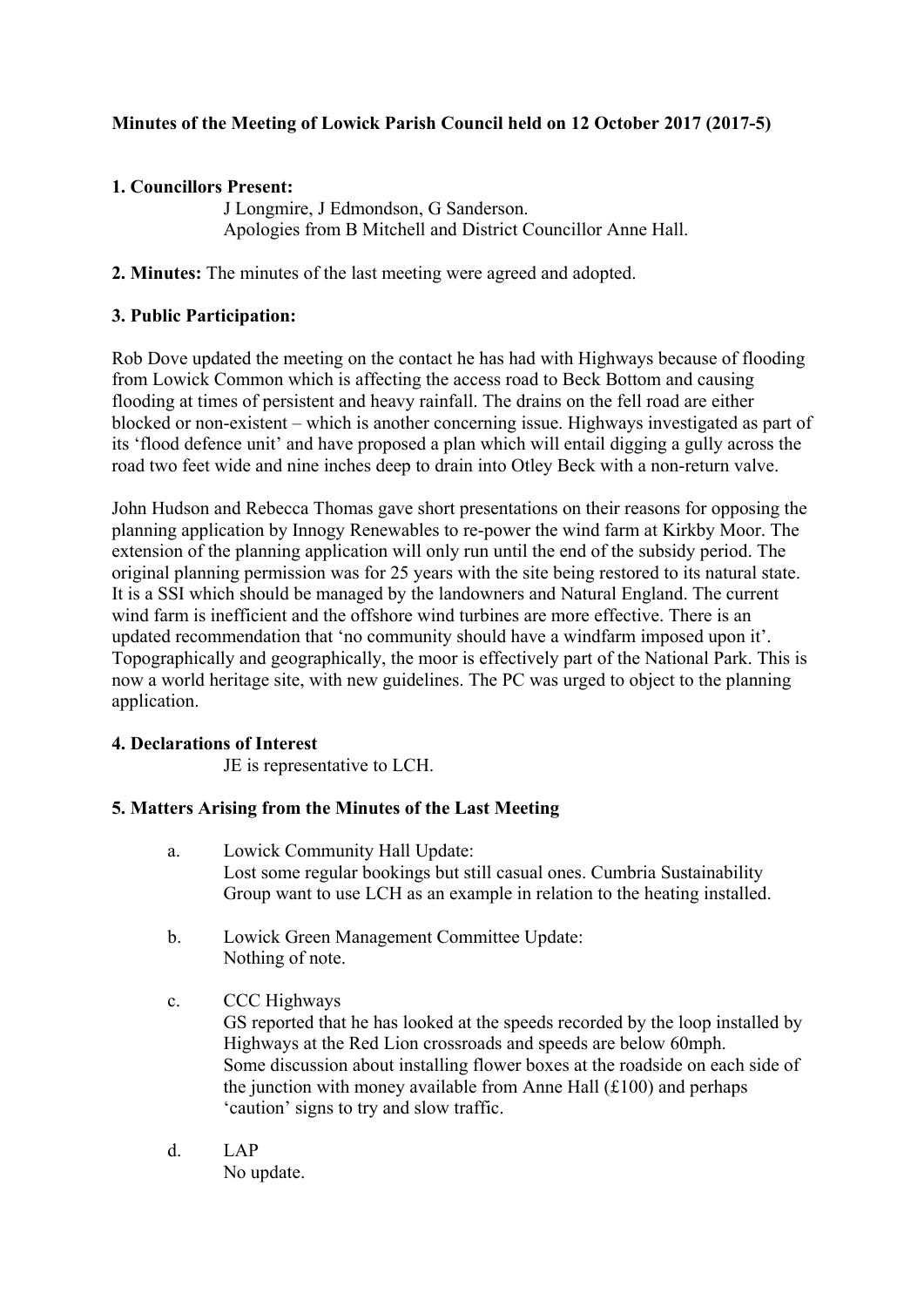- e. Broadband Update Agreed to delete item from agenda because it relates to Blawith not Lowick.
- f. X12 Bus Service No report from AH. She advises that she has £100 available towards flower boxes (for example) or something to meet SLDC's 'vision'.
- g. PC Website/ Transparency Code

GS, JE and Clerk have had meetings with Celia Roblin who has generously given her time and expertise to set up a website so that the PC is compliant with the Transparency Code. Councillors expressed their gratitude and Clerk will write a letter of thanks. GS to complete form from CALC for funding training/laptop.

- h. Parish Plan Discussion how to proceed. Need to meet with individuals who hold opinions and have ideas. Missed the opportunity at Lowick Show. Agreed to defer until January for further discussion.
- i. Crake Valley Website No report.
- j. Co-option of Parish Councillor Les Ingham attended the meeting. His co-option was proposed by GS, seconded by JE and agreed. He signed the declaration of acceptance of office.

## **6. Finance**

|  | <b>General Items</b>                            |           |
|--|-------------------------------------------------|-----------|
|  | Barclays 11/10/2017                             | £4303.58  |
|  | Pay HMRC $(04/08/2017 - \text{cheque } 100088)$ | £ 1504.26 |

**b.** Cashflow sheet circulated.

### **c. AUDIT**

Issue raised by Auditor that defibrillator has not been included on the Asset Register.

AGREED that RFO amend financial records to reflect this. Cost of item £1550.00

## **d. HMRC BACS Remittance Advice**

HMRC have credited Lowick PC's bank account with £1,504.26. This is an error. Clerk has queried this on 29/06 and 19/07. Response from HMRC admitted error and requested repayment.